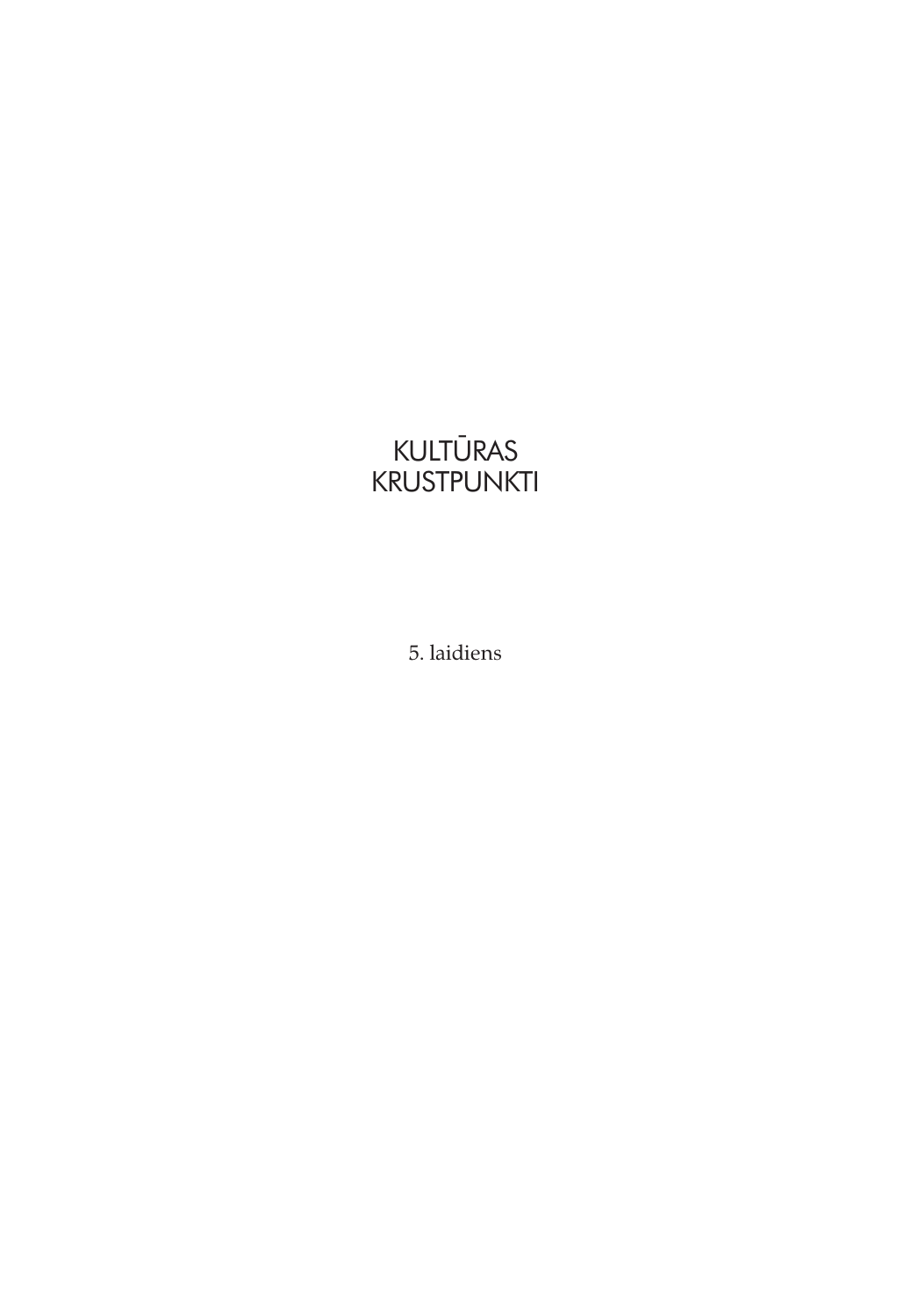Natural Holy Places or Holy Places in Nature: Identification, Discovering and Classification. May 2009, Turaida, Latvia. Proceedings of the international scientific conference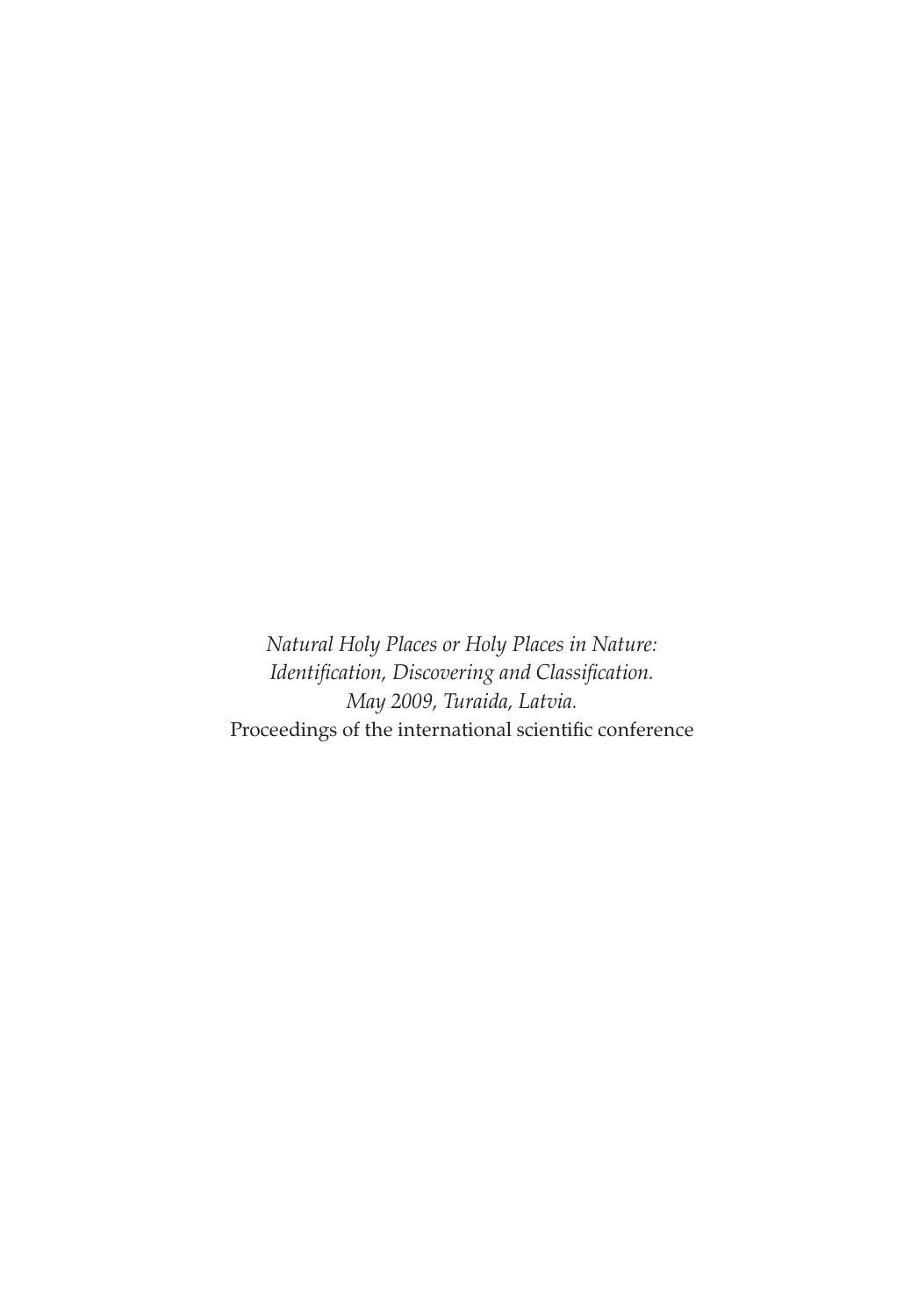LATVIJAS KULTŪRAS AKADĒMIJA ZINĀTNISKĀS PĒTNIECĪBAS CENTRS

## KULTŪRAS KRUSTPUNKTI

Dabas svētvietas vai svētvietas dabā: identificēšana, atklāšana un klasificēšana. Turaida, 2009. gada maijs. Starptautiskās zinātniskās konferences materiāli

5. laidiens

nordik RĪGA 2011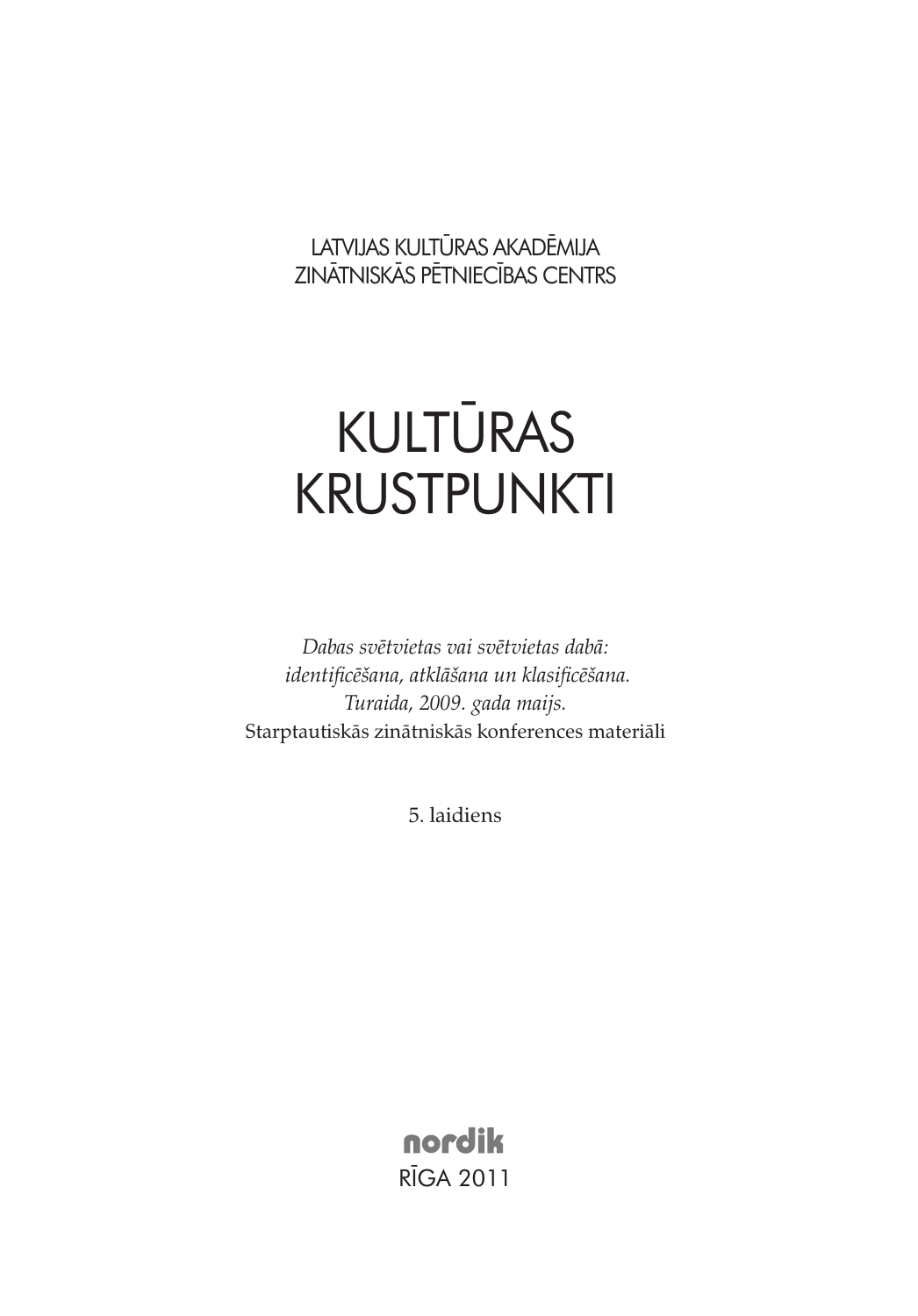UDK 008+304(082) Ku 354

Grāmata izdota ar Valsts Kultūrkapitāla fonda un Turaidas muzejrezervāta finansiālo atbalstu.

The book is published with the financial support of Latvian State Culture Capital Foundation and Turaida Museum Reserve.

Visi raksti ir zinātniski recenzēti. All articles have been peer-reviewed.

Sastādītājs un atbildīgais redaktors Dr. hist., Dr. habil. art. Juris Urtāns Editor in chief Dr. hist., Dr. habil. art. Juris Urtāns

| Redakcijas kolēģija | Dr. art. Rūta Muktupāvela               |
|---------------------|-----------------------------------------|
| Editorial board     | Dr. hist., Dr. habil. art. Juris Urtāns |
|                     | Dr. hist. Vykintas Vaitkevičius         |
|                     | Dr. hist. Heiki Valk                    |
|                     | Dr. art. Ieva Vītola                    |
|                     |                                         |

Text editor Valdis Bērziņš

Uz izdevuma vāka Ramātu smilšakmens klintī iekaltie krusti. Cover: crosses carved in Ramātu sandstone cliff.

© Latvijas Kultūras akadēmija, 2011 © Nordik, 2011

ISBN 978–9984–854–19–9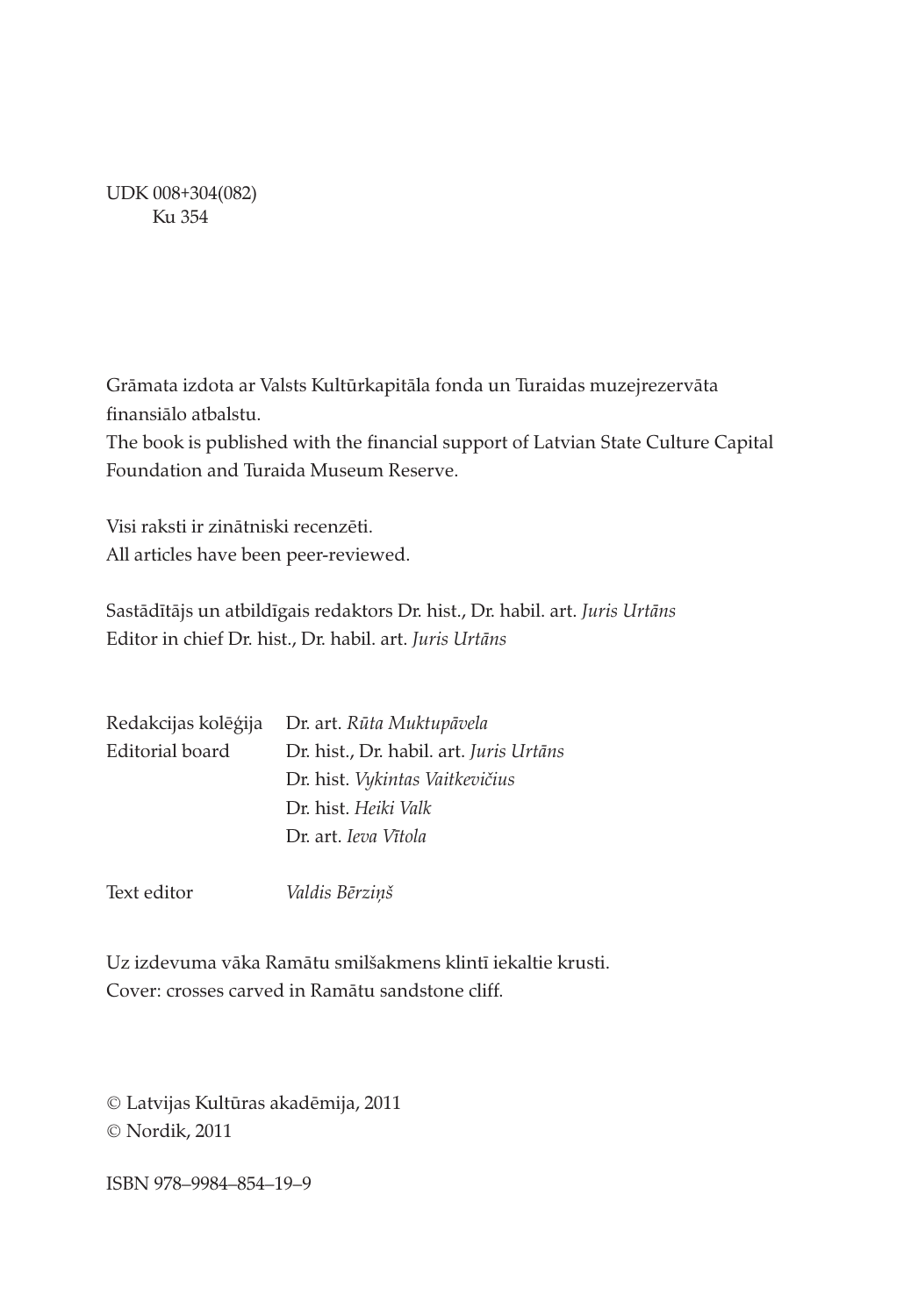## **Content**

| List of authors                                                                                   |                                                                                                                                 | 7   |
|---------------------------------------------------------------------------------------------------|---------------------------------------------------------------------------------------------------------------------------------|-----|
| Juris Urtāns                                                                                      | Introduction                                                                                                                    | 9   |
| Address by Anna Jurkāne,<br>Director of Turaida Museum Reserve,<br>to the conference participants |                                                                                                                                 | 12  |
| Tiina Äikäs (Finland)                                                                             | What makes a stone sieidi, or how<br>to recognize a holy place?                                                                 | 14  |
| Laimute Balode (Latvia/Finland)                                                                   | The roots 'God' and 'Holy'<br>in Latvian Toponymy                                                                               | 25  |
| Jānis Cepītis,<br>Lilija Jakubenoka (Latvia)                                                      | The connection of mythological<br>stones to deities of the earth and<br>lower world, and their place<br>in the sacred landscape | 34  |
| Jānis Cepītis, Lilija Jakubenoka,<br>Juris Urtāns (Latvia)                                        | The history of research on Latvian<br>cup-marked stones                                                                         | 56  |
| <b>Tõnno Jonuks</b> (Estonia)                                                                     | An archaeology of holy places:<br>can we find 'forgotten' sacred sites?                                                         | 78  |
| Andrzej Kuczkowski (Poland)                                                                       | Space, time and function.<br>Góra Chełmska near Koszalin<br>in the Middle Ages                                                  | 89  |
| Juha Ruohonen (Finland)                                                                           | Giant, devil or death?<br>The Finnish Koljo in mythology,<br>toponyms, folklore and archaeology                                 | 101 |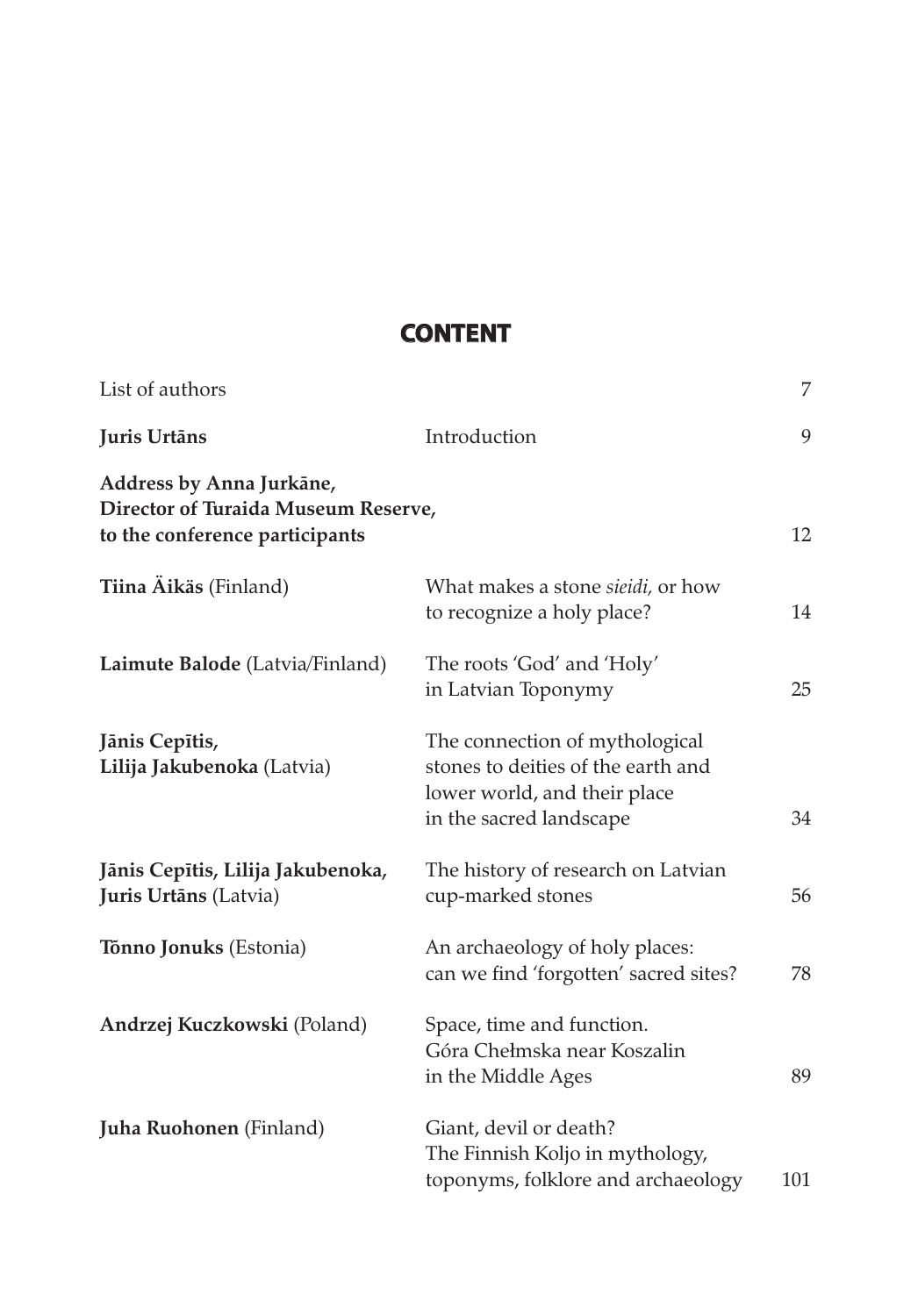6

| Leszek P. Słupecki (Poland)       | Holy groves in Germanic and<br>Slavic beliefs                                                                                             | 116  |
|-----------------------------------|-------------------------------------------------------------------------------------------------------------------------------------------|------|
| Elena Tianina (Russia)            | Inhabitants of the Holy River<br>of Novgorod: the Volkhov in the<br>Historic, Cultural and Mythological<br>Tradition of Medieval Novgorod | 122. |
| Vykintas Vaitkevičius (Lithuania) | Mythological, holy or cult places?                                                                                                        | 132  |
| Christer Westerdahl (Norway)      | Microcosms and borders – on centrality<br>and linearity in connection with holy<br>or sacred places                                       | 142  |
| Edvard Zaikouski (Belarus)        | How many Radogoščes were there,<br>or the most popular types<br>of Slavonic sanctuarles                                                   | 168. |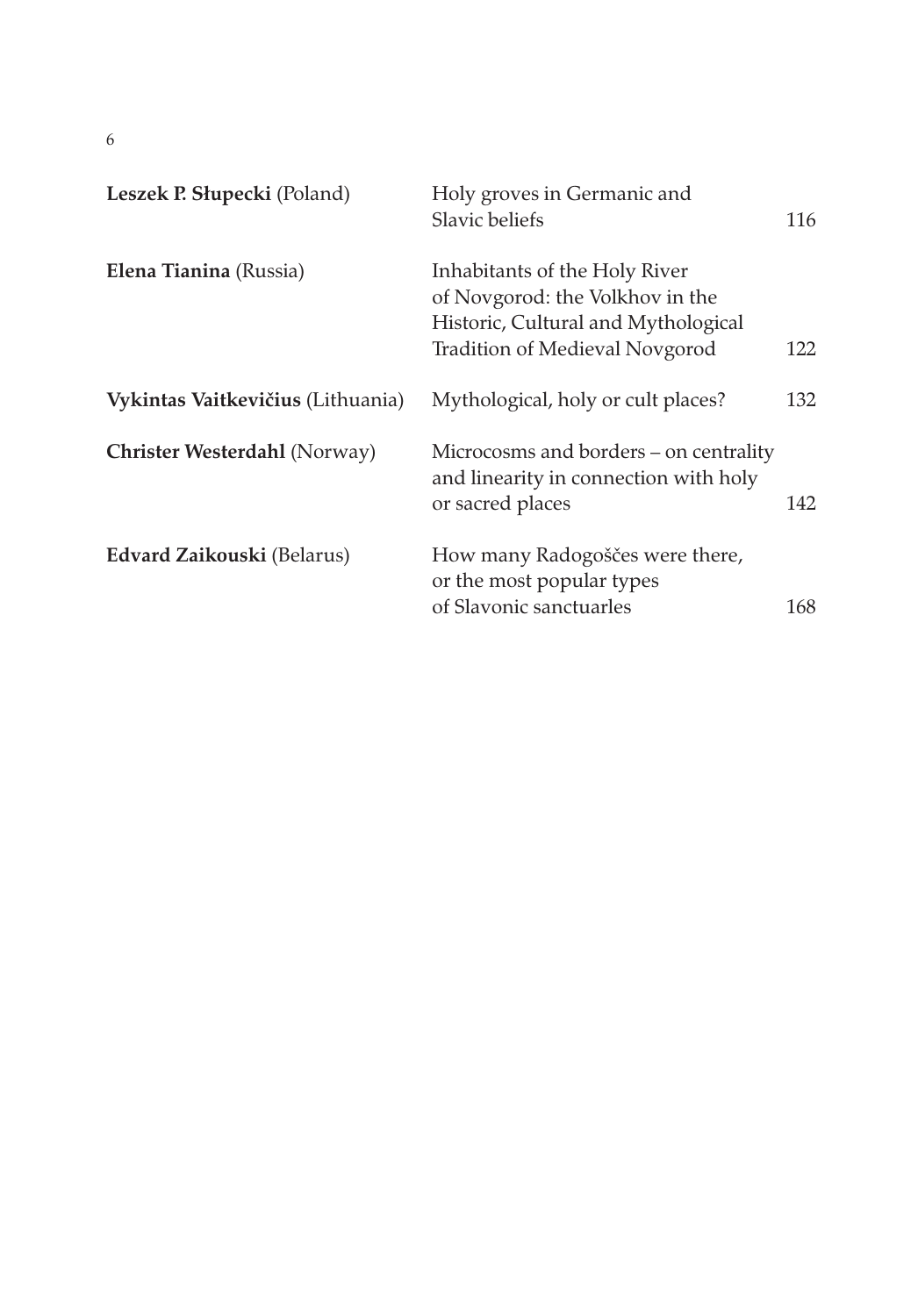## **List of authors**

| Tiina Aikäs, M.A.           | University of Oulu, Laboratory of Archaeology<br>P. O. Box 1000, 90014, Finland<br>E-mail: tiina.aikas@oulu.fi                                                                                                                                         |
|-----------------------------|--------------------------------------------------------------------------------------------------------------------------------------------------------------------------------------------------------------------------------------------------------|
| Laimute Balode, Dr. philol. | University of Latvia, Department of Philology<br>and Arts<br>Visvalža iela 4a, Rīga LV-1050, Latvia<br>University of Helsinki, Slavonic and Baltic<br>Department<br>Unioninkatu 40 B, Helsinki FI-00014, Finland<br>E-mail: laimute.balode@helsinki.fi |
| Jānis Cepītis, Dr. math.    | University of Latvia, Faculty of Physics and<br>Mathematics, Department of Mathematics<br>Zeļļu iela 8, Rīga 2, Latvia<br>E-mail: cepitis@lanet.lv                                                                                                     |
| Lilija Jakubenoka           | Museum of History and Art of Aizkraukle<br>Kalna Ziedi, Aizkraukle, Latvia<br>E-mail: lilija.jakubenoka@inbox.lv                                                                                                                                       |
| Tõnno Jonuks, PhD           | Estonian Literary Museum, Department<br>of Folkloristics<br>Vanemuise 42, 51003, Tartu, Estonia<br>E-mail: tonno@folklore.ee                                                                                                                           |
| Andrzej Kuczkowski, M.A.    | Museum in Koszalin, Department<br>of Archaeology<br>Ul. Młyńska 37-39, 75-420 Koszalin, Poland<br>E-mail: kuczkowski@muzeum.koszalin.pl                                                                                                                |
| Juha Ruohonen, M.A.         | University of Turku, Department<br>of Archaeology<br>Henrikinkatu 2, FI-20014 Turun yliopisto,<br>Finland<br>E-mail: jukaru@utu.fi                                                                                                                     |